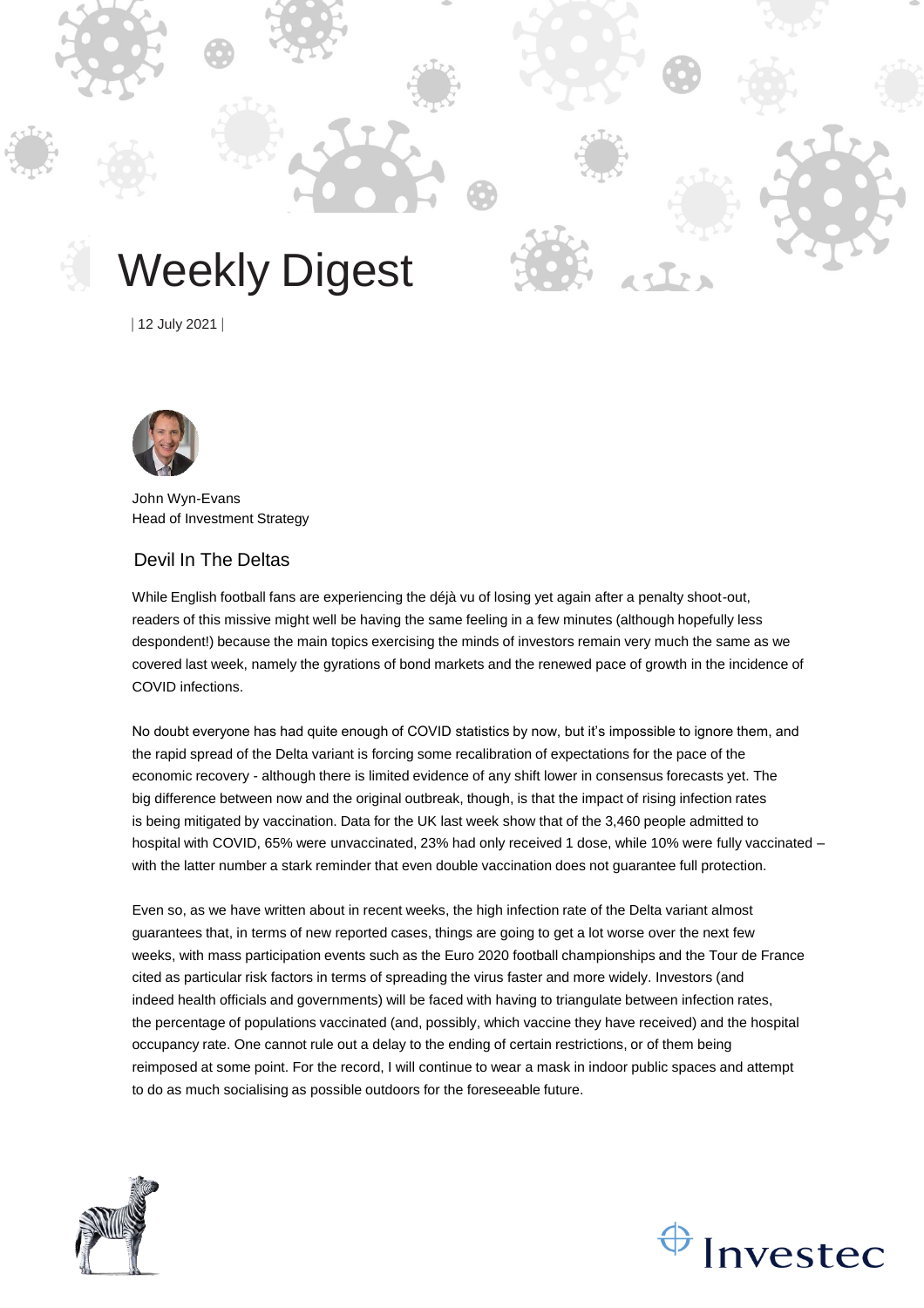There will be some distinct regional variations. On average, large (northern hemisphere) western developed countries are ahead of the game in terms of vaccinations, although there is an interesting wrinkle in the United States, where the vaccination rate tends to be lower in Republican-leaning states. Emerging Market economies are generally much further behind. That presents its own challenges for the developed world. In China, for example, local outbreaks and the ensuing lockdowns have shut ports which supply all sorts of goods to the rest of the world. Such supply chain bottlenecks have been a key contributor to short-term rises in inflation and might not ease as quickly as we would like them to. The latest data I have for China inform me that only 15.5% of the total population has been fully vaccinated, and, furthermore, the Chinese vaccines are deemed not to be as effective as those available in the West.

Even so, the generally held view, and one to which we subscribe, is that the full reopening of economies is delayed rather than cancelled. The greatest threat to such a view would be the emergence of yet another variant which can evade the defences provided by current vaccines. As for the corporate sector, perhaps the biggest risks are for those companies that continue to burn through cash resources while awaiting a return to normality. Should they look like running out, they will be forced to raise funds, the cost of which will dilute the benefits of the full recovery when it materialises.

The rising incidence of Delta variant cases (and the associated prospect of a delayed recovery) is one of the factors that has been weighing on bond yields, which have surprised the majority of market participants by heading lower in recent weeks. The key US ten-year Treasury bond yield, which effectively sets the discount rate by which much of the stock of the world's financial assets is valued, maintained its falling trend last week, ending at 1.34%, which is down from a peak of 1.74% at the end of March. All sorts of other reasons are being put forward. These include: a recent lack of bond issuance by the US government while it has been running down its cash balances at the Federal Reserve; buying by pension funds taking advantage of stronger equities to switch into bonds to match their liabilities; risk parity funds leveraging up their portfolios in the light of reduced market volatility; momentum-driven funds, latterly, becoming buyers of bonds; and, the ultimate cop-out, positioning, meaning that the majority of investors were wrong-footed, having expected yields to rise (recent client surveys suggest that most fund managers expect the US ten-year yield to be much closer to 2% by the end of this year, and the majority of investment bank forecasts that I see are similarly inclined).

As ever, it's probably an indefinable mix of all the above. But one thing I would emphasise is another type of delta, which is mathematical shorthand for the rate of change, also known as the second derivative of growth. This concept is always worth revisiting, because it plays an important role in financial markets. Investors tend to focus not on the absolute level of growth, but more on the pace of that growth relative to what is has been. This leads to behaviour that often appears counterintuitive. For example, equities can rally strongly even in the midst of recessions (as they did last year) once investors believe that the rate of deterioration is abating. Similarly, they can stop rising despite plenty of good news if that news is not accumulating any faster.

Right now, we are in the latter camp as far as economic momentum and corporate earnings growth are concerned, meaning that the upward trajectory of equity markets has decelerated, and that sectors more exposed to the reopening trade have come well off their peaks. It shouldn't really come as a big surprise. If economic growth and company earnings were rebounding from COVID-related lows, it was always going to be impossible for the rate of recovery to persist. More encouragingly, the same principle applies to consumer price inflation. Another one of the reasons why bonds rallied when headline US annual inflation hit 5% in May was that the market decided that the monthly rate of change had peaked.



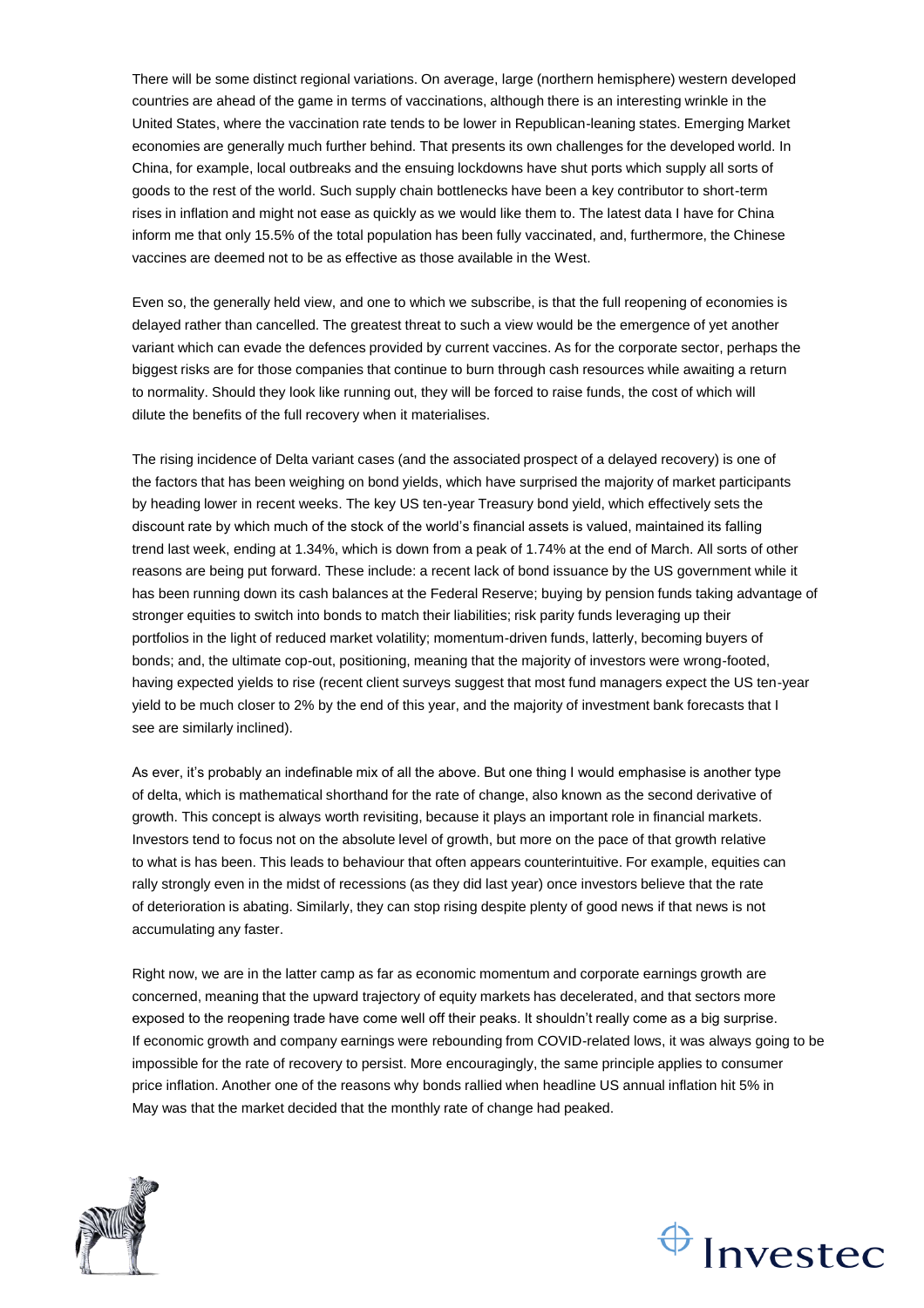The falling bond yield has been especially positive again for the valuations of long duration growth stocks, leading to a much better performance for the five big companies that make up around a quarter of the S&P 500 Index. These are currently Apple, Microsoft, Amazon, Alphabet and Facebook, with Microsoft having recently joined Apple in the exclusive \$2 trillion dollar market capitalisation club. But if investors continue to apply the logic expressed above, it is quite possible that bond yields will start rising again and that more cyclical stocks will start to outperform just when we are witnessing substantially higher absolute numbers of COVID infections and consequently rising hopitalisation rates later in the summer – at least as long as the rate of increase in those numbers is declining.

This is the sort of stuff that leaves you needing to wrap your head in cold towels, especially if you try to keep up with every single twist and turn in the data. It also means that you can easily get whipsawed if you try to trade them all too. And so, even though I often write about factors that are driving markets on a short-term basis, we very rarely attempt to trade them, preferring, instead, to stick to longer term investments and themes, driven by our analytical process.